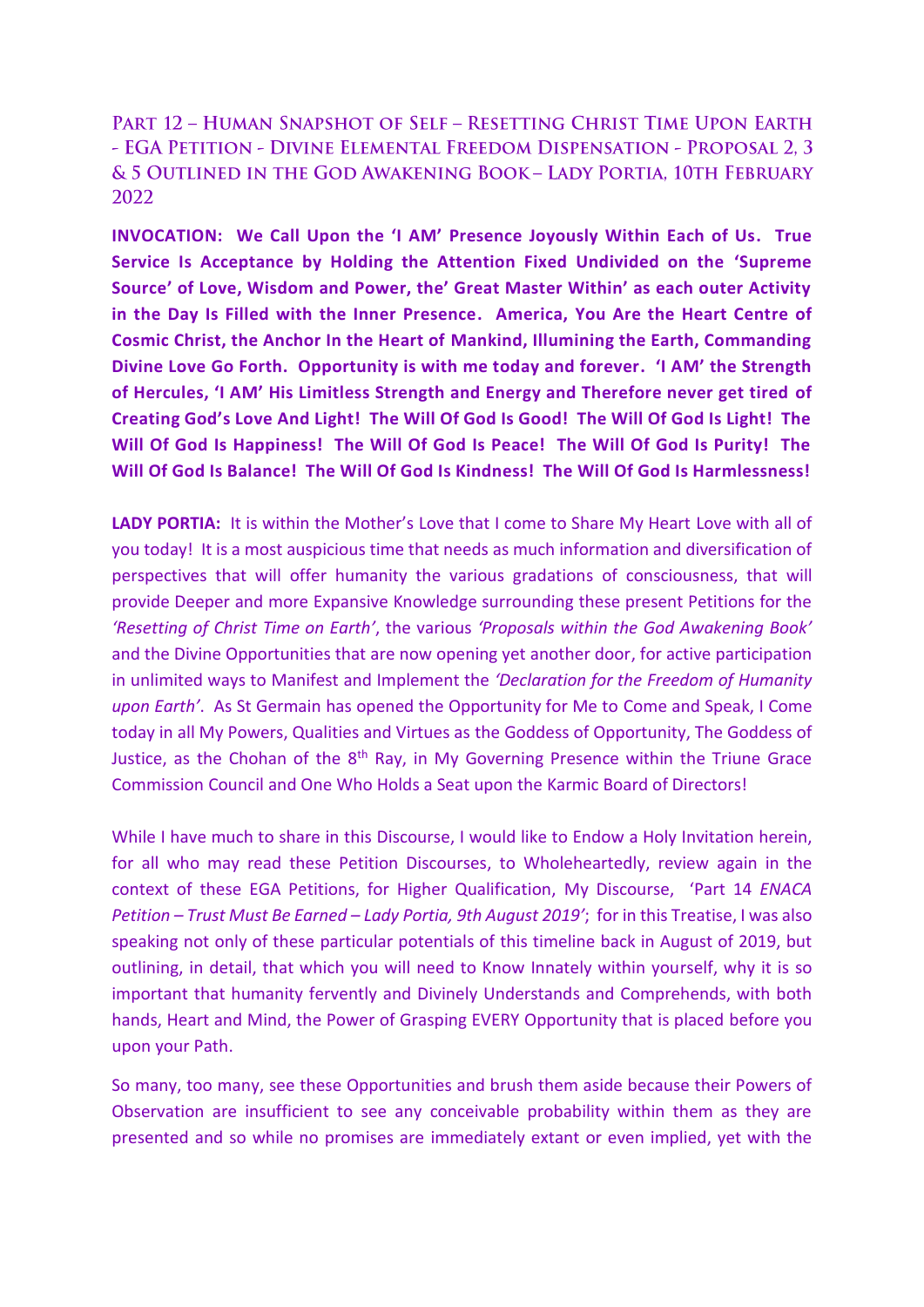*'Eyes of Hope'*, so much more is therein for your immediate Application to God Life, your Own Divine Spiritual Growth and Development if you had the eyes and ears to see and hear!

I therefore do not wish to use up valuable space in this Combined Response. It shall be your own Responsibility as your own *'free will'* choice, to go back and review or not as you wish! However, I bring the Powers of Embracing Every Opportunity that comes to you for a reason, and in this case, that is to Create a Visual Image in your Heart and Mind of a **'Human Snapshot of Self'** in your present life, to Substantiate the Law of the Mirror within your Life in this Now Moment!

In that *'Trust Must Be Earned'* Discourse, I spoke as a Member of the Karmic Board!

*"As the Great Board meets on your behalfs, One and All, in the Halls of Karma, We Give Witness and Appreciation for the most wonderful and expanded presentations shared within this Petition. The results of Your earnest and good endeavours proving that unascended lifestreams, while still within the confinements of human creations can indeed extend themselves far beyond the limitations of old fixed mental thoughtforms. This allows for the continued changes for and on behalf of humanity, not only here on Earth, but far beyond into the destinies of many billions of lifestreams at Inner and outer levels of Human Evolution; well into the Outer Extremes of other Galaxies and Universes with Who are working out through the Wheels of Karma.* 

*"This Petition for New Grants and Dispensations offers far Greater Spiritual Opportunities in the shortest times possible. This New Golden Age is one of Opportunity, which, it is My Privilege and Honour to Represent Cosmically in this Great World Scheme.* 

*"Dear Brothers and Sisters of Earth, and those within the Galactic Realms, have you thought that, while you are living your lives with Conscious Intelligence in any Sphere of Ray Consciousness, while you use this life, You Have Opportunity In That Sphere, indeed in any life experience. The moment you relinquish consciousness and self-conscious being in any sphere of life you lose opportunity to further function there. So avail yourselves, Dear Hearts, while you are still in this physical appearance world (the place of greatest need in all our Solar System and beyond), of the Opportunity that is yours. You have this Opportunity because you are part of the physical, mental, emotional and etheric world through which We are Endeavouring to Pour the Sacred Love of the Sacred White Fire Light Substance for Redemption's sake of all Life Streams that exist herein!"* End Excerpt.

Allow Me then to paint you a picture, figuratively speaking!

You have had the analogy of the pigs being rounded up and corralled in a pen three times in these Discourses and while I Am not using it in the same context here, I wish you to see it from another perspective. As you should know by now the state of the world does not come down to any individual or group thoughtforms, but rather the mass consciousness that is allenveloping, all-embracing, all-inclusive, and all-encompassing and there is no evading it! That is until you Understand the Divine Processes of how all this works from within an Evolutionary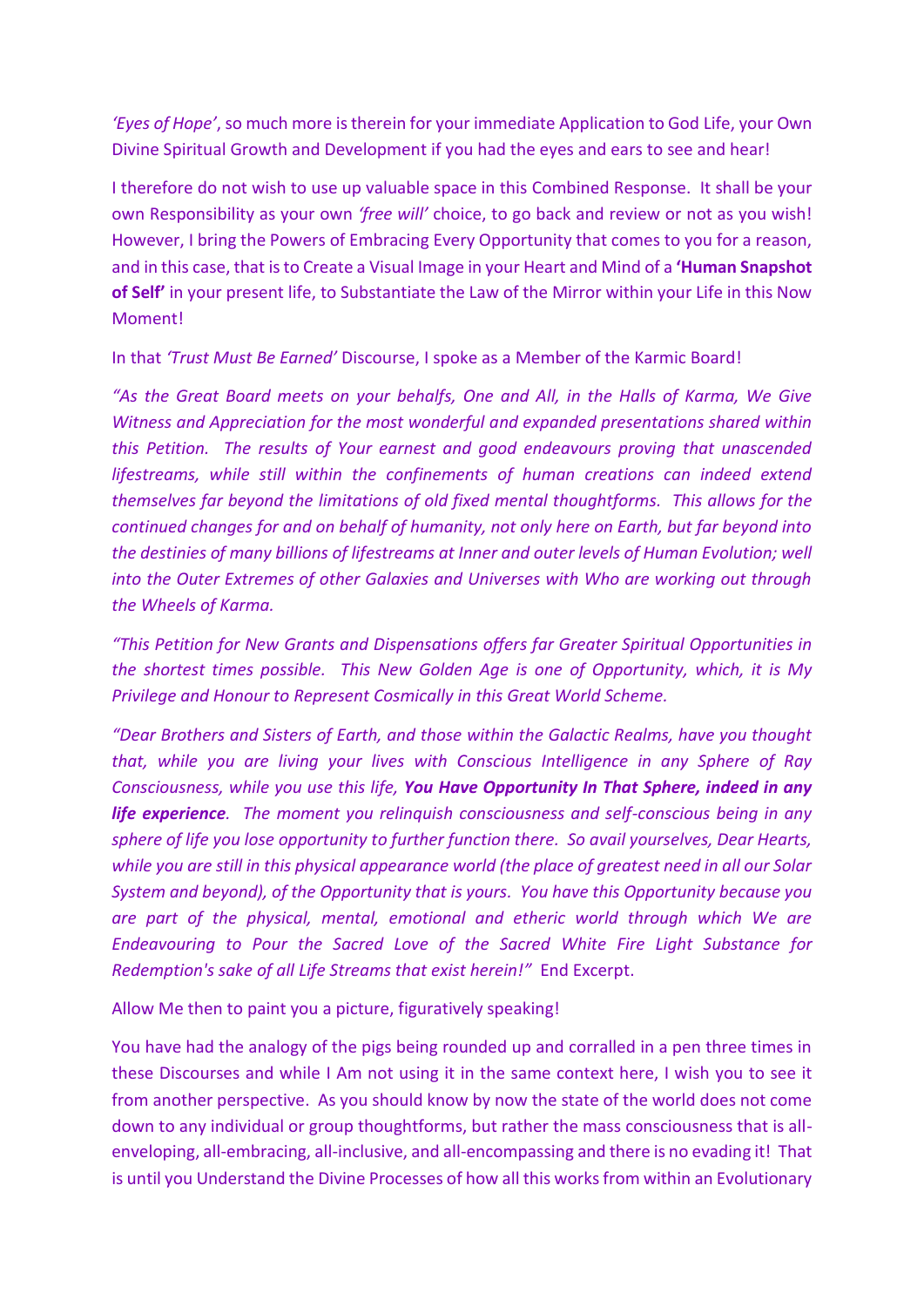Plan for the Raising of Consciousness. So, in short, it is not the dark forces as a separate body on an individual or group basis, who are creating all the present world atrocities, catastrophes and chaos in human affairs, at every level of awareness.

It is instead, the levels of consciousness, within the mass of human consciousness streamed as an average resonance throughout the whole world that allows certain people, whose consciousness is either equal to below those vibrational frequencies to express and make manifest the physical forms needed to see the thoughts by which one lives. For what one thinks, the Cosmic Law must be applied, to allow such manifestation in a physical world! That is how a physical world is created, by the thoughts, words, and actions of those who live there. So think not that that these Dear Souls you call the dark ones are creating such malevolence. They are, and that is true enough, but they are no more to point your fingers at, than you who need to point your fingers at yourself. For you are part of this entire mis-creative world and for lifetimes you have added and contributed to these present calamities as anyone who continues to make the choices to make them worse!

So, the first thing you need to do in this case is to take yourself aside and see that you are part of these manifestations and as part you either will continue these manifestations, consciously or unconsciously, be held within these lower consciousness manifestations or decide to withdraw from them and help break down the hold they have upon humanity! But you cannot do both, you have to choose one or the other, you cannot follow two Masters, your 'I AM' Presence and your ego personality! One will Free you through God's Will, the other will keep you in limitations and lack, through personality of your 'free will'.

In other words, the gradation of the consciousness throughout the whole of humanity will determine how it manifests within a physical world. So this corralling, and locking human beings into states of physical manipulation, control, etcetera, is nothing more than the mass consciousness of humanity living and playing out its own beliefs in self, both in an individual, group, community, city, nation or country and the world in general as consciousness is shared between all these levels of communication and energy exchanges! Dear Souls, it is just Energy Seeking Resolution, nothing more and nothing less! It is the Law of Attraction and Repulsion, the Laws of the Cosmos in an attempt to Evolve Creation Itself!

If you cannot grasp this, simply look at your own life and where you are in EVERY aspect of it, where you place your energy in your beliefs, conscious programs, the way you live your life, as a lifestyle in the multitude of ways on every form and type of interaction with your outer world and extended world affairs. The Truth is staring you in the face, if you are prepared to look with an Open Mind and Heart without opinions, criticisms, or judgements. Just by becoming the Observer and nothing more!

So, the present day Sacred Cosmic Christ White Fire Light Substance that is now being recognized around the world, is because there are more people upon earth who are no longer bound to the mass average resonances of humanity. And these Dear Souls are not only beginning to more Comprehensively Understand what this means, they are now in the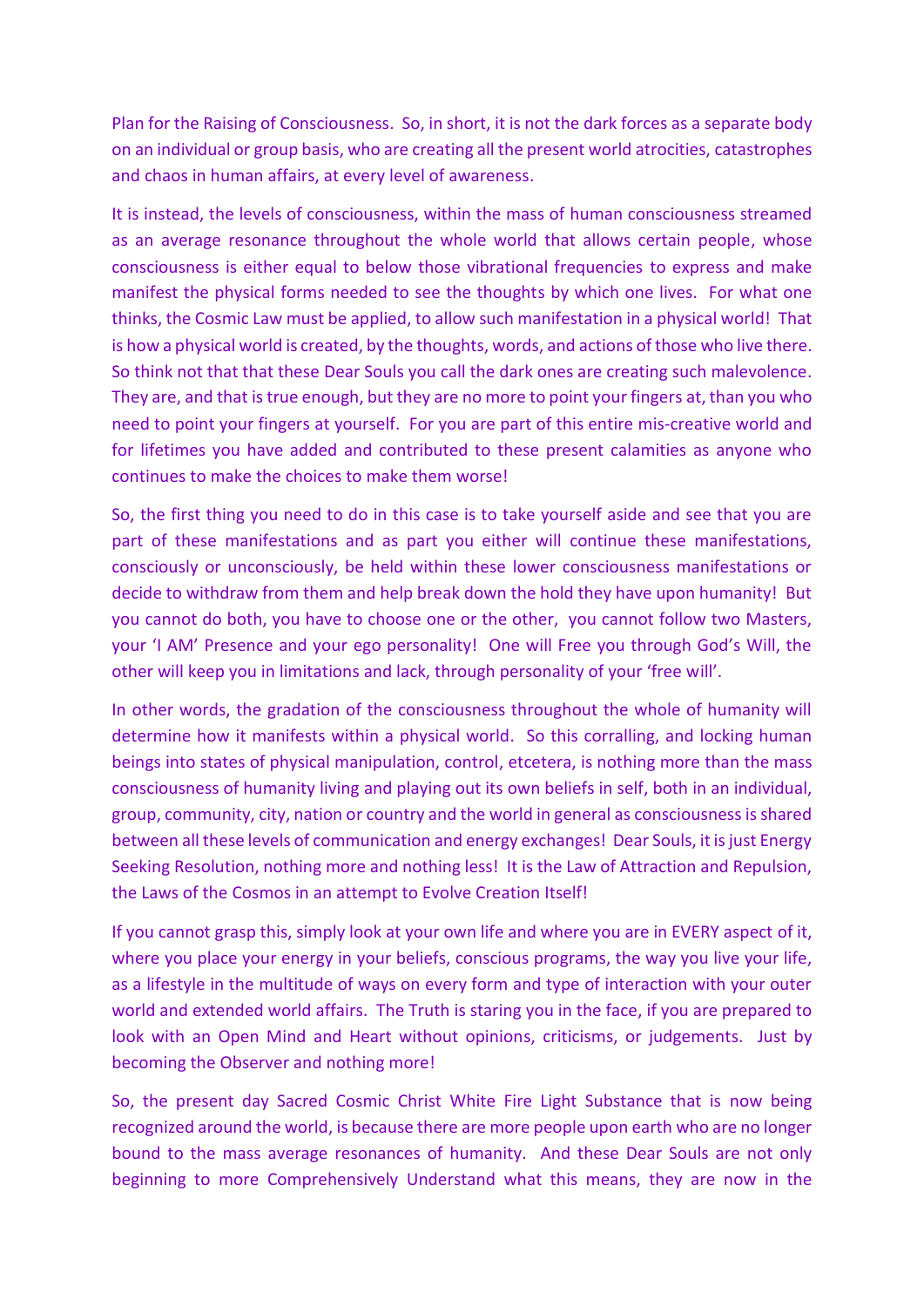positions of Self-Empowerment and Authority to make even greater differences never seen upon Earth ever before, and Now beginning to actually live their own lives within such Higher Resonances and Light Quotients, whereby they are no longer affected by the lower mass averages or indeed any aspects of how any old human beliefs still play out in the outer world and affairs of humans, expressing their lower resonances of consciousness. The Living Example of this this Dear Hearts is that of Jesus! And so this Living Human Being having taught and shown humanity their potentials, has Truly Paved the Way for a whole human race to emulate and more than that, to Ascend in mass as a Whole Human Race Together as One!

With this Understanding; Brother Jesus said:

*"'I AM' pleading with you today; for if you step forward and do this, there can come such an Expansion of the Light for you and such Blessings to your Nation and World as shall cause the people of the Land to know that the Day of Miracles is not past and Will Never end. You can be the Miracle Presence, My Dear Ones, of Healing to your fellowman. You can be the Miracle Presence of the Illumination that consumes the darkness. You Can Be the Miracle Presence of Our Consciousness to Life, and you Can Be the Miracle Presence that brings Light everywhere the darkness has ever attempted to come forth. You have Full Authority; you have Full Power; you have the Understanding. May I Say, you have the Responsibility, and the Duty is clearly outlined before you."* 

*"You Owe a Duty to Life! After Life has given you this much Freedom, after the Love of the Mighty Saint Germain and Others of the Ascended Host have drawn you this far in the Light and Given you these Blessings from Our Octave, then you have a Duty to the rest of the Universe to Expand that Light within yourselves, until you are the Magnet that draws the rest of mankind out of the shadows in which there is only distress. If Our Love has Drawn you into the Light, then one day your Love must draw the rest of Life out of the shadows, until all Life turns again to the Ascended Host and Knows that they are the Elder Brothers, the Teachers, and the Great Presence of God, Ever Raising all into the Glory and Perfection of the Ascension into the Mighty 'I AM' Presence."* End Excerpt.

So, while the analogy of the pigs upon the Pacific Islands do not have the consciousness to think, to review and Qualify their predicaments, human beings do, and have always done, if they so choose! The present state of world chaos is because most of mankind have never given themselves the Opportunities to Know and Be More, and if they have, the mass consciousness was too overpowering because that consciousness was manifested in the physical and that which is unseen was hidden away, where only the seen could be validated and become the norm. That time is now over, Dear Soul's.

You Now have the Power to see beyond the illusions of the false manifestations and that means you can with the Powers of Will now remove the perceived fence and corral of lower consciousness that have been attempting to lock you away for what would seem an eternity from within a human perspective! But from within The Mind of God, which you All Possess Innately within you, the Power to Break down all illusions and untruths, all lower resonances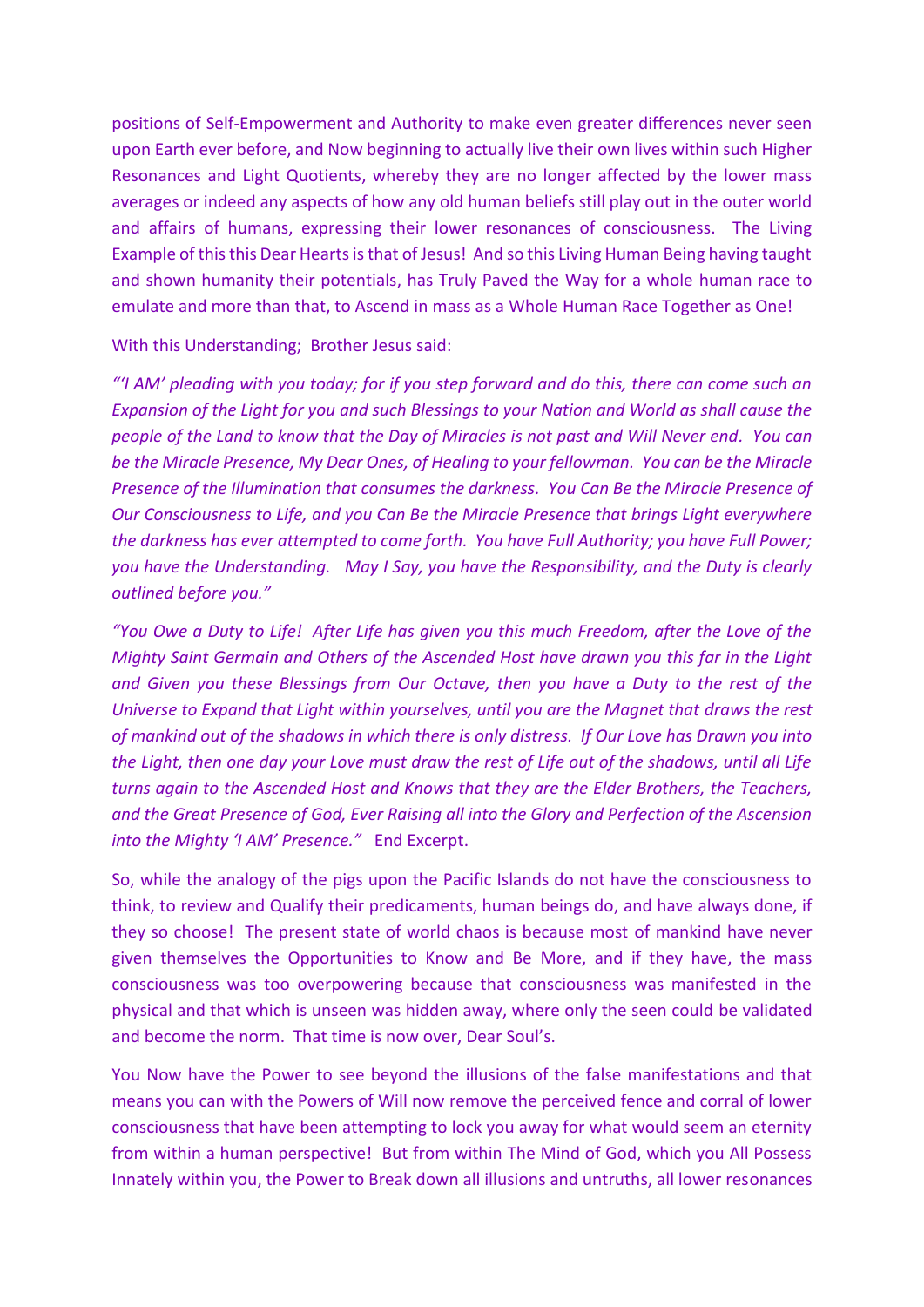of consciousness and physical constraints, no matter how addictive and believable they may seem to you!

Therefore, the First Ray of Divine Will is the Ray of Agape Love in Action that will help A Whole Human Race to Breakdown and Break Free from old perceived mind sets and limitations of all aspects of human life. The First Ray also has Qualities and Virtues such as Power, Protection, Faith and Hope. Leaders in governmental positions and executives are often on this Ray. However, while the Energy is the same in manifesting anything physical, it is the consciousness of the transmitter that will create constructively or destructively and the dark forces know this and this is how they have managed to hold humanity to their mass consciousness of their desired expressions of control, etc.

So while we are all Speaking of the 1<sup>st</sup> Ray Qualities for the EGA's Work, Individuals Who Are Being Magnetized most of all at this time will require to Call in the Energy and Strength, and Faith in God and so should Call to the Great Beings on the First Ray to draw into themselves the Energizing Blue Ray, frequently using the statement: **"I AM the Strength of Hercules," "I AM His Limitless Strength and Energy and therefore I never get tired!"**

Beloved Children of My Heart, It Is Time For the Will of God to Now Create all Manifestations from this time forth upon Earth! And if you are Open Enough, the Opportunities shall be Awarded you!

I speak to all mankind everywhere! It is the Fiat from the Heart of Creation that the WILL OF GOD SHALL NOW MANIFEST through your life, your energies, your senses. I speak these words into the mental and feeling worlds of this planet, into every appearance which enfolds an earnest Son or Daughter of the Kingdom, who has forgotten their Divine Destiny of God-Mastery.

The WILL OF GOD is GOOD. The WILL OF GOD is for a free people! The WILL OF GOD is that the axis of the Earth shall be straightened, that the extremes of climate shall be Mercifully Blended. The WILL OF GOD is that every man, woman, and child, from within themselves, shall draw forth the Substance and Supply which is the need and requirement of their everyday existence. The WILL OF GOD is that there shall be no veil between mankind and God anymore, and that Angels, Devas, and All God-Free Beings shall Walk and Talk as Freely with the Evolutions of this Earth and many other Worlds as people now talk and walk with each other.

This is the WILL OF GOD: the lame and crippled to be made Whole again, the sick to Rise, the diseased to become Filled with Ease and Balance, each one entering into the deep recesses of their Heart through the Mother's Love, facing their Own Supreme Divinity, seeing It face to face, and becoming Enamoured of the Magnificent Perfection Pre-Ordained and Destined for each Lifestream.

It is the Time for the Living Christs to Walk and Talk with the people upon Earth and that the WILL OF GOD be Impressed with such Strength and Power Into the consciousness of mankind,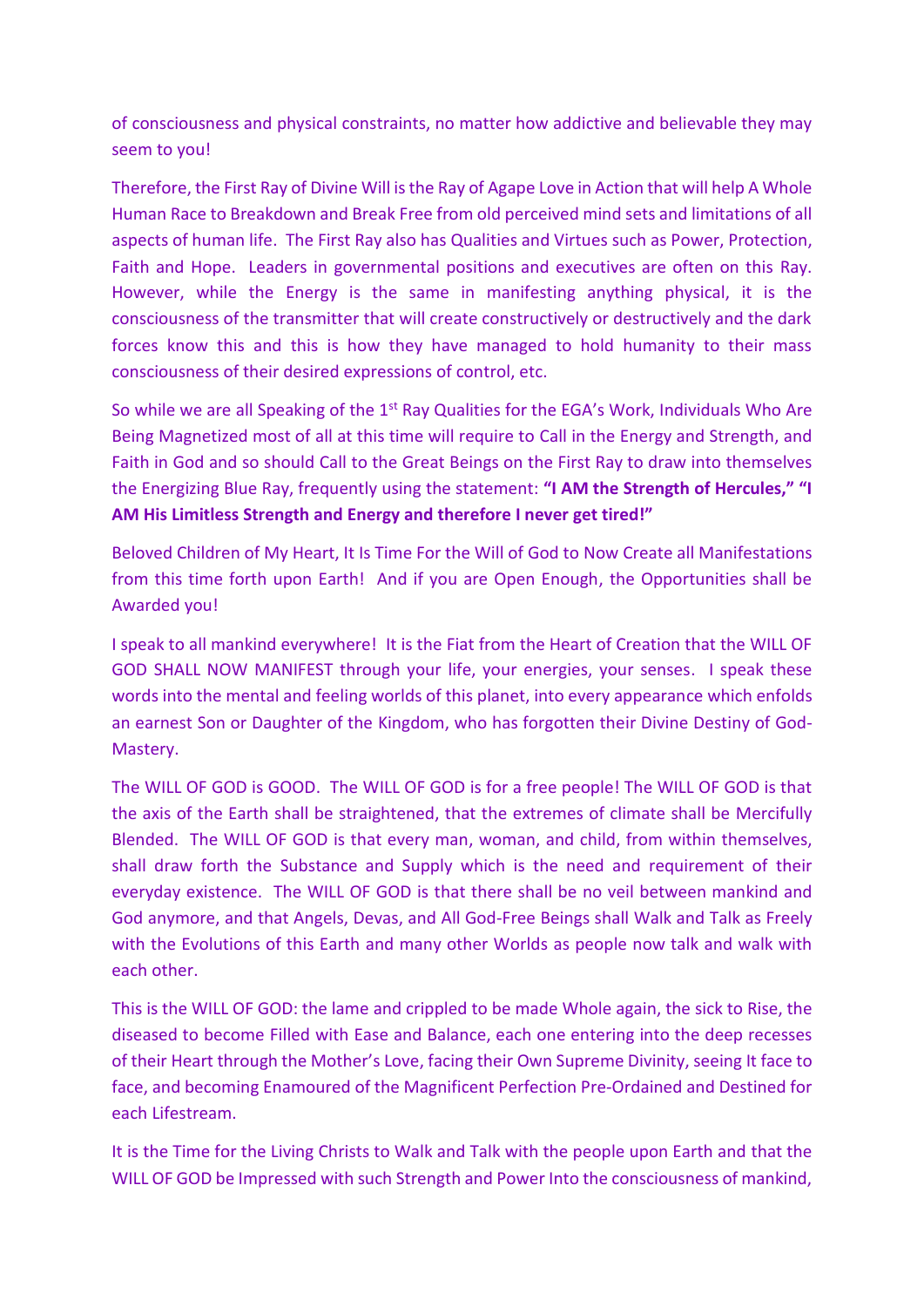that there can no longer be any loitering or lingering in the shadows, nor acceptance of limitation as part of this Great Universal First Cause. Those in their unascended bodies, interested in sending forth, at least five minutes at a time, three times a day, the following Strong, Powerful Thought that They are Part of God's Will To All Of Life, not just the good, (and spoken word if possible), will be LOVE sent Forth IN ACTION!

The WILL OF GOD is GOOD! The WILL OF GOD IS LOVE! The WILL OF GOD is LIGHT! The WILL OF GOD is HAPPINESS! The WILL OF GOD is PEACE! The WILL OF GOD is PURITY! The WILL OF GOD is BALANCE! The WILL OF GOD is KINDNESS! The WILL OF GOD is HARMLESSNESS! 'I AM' THE WILL OF GOD!

Dear Ones, any submission to existing circumstances that is not in Alignment to God's Love and Life, THESE SHALL INCREMENTALLY CEASE beginning now; no such detrimental human conditions will remain. Within the New Life Upon Earth, the Power of Mastery, the Right Application to God Life, is now within the realms of God's Life here and within The Ascended Master's Fully Gathered Cosmic Momentum, to send forth the Electronic Sacred Cosmic Christ White Fire Light Substance from the Octaves of the Electronic Belt where the Pressure and Assurance of Faith in the Fulfilment of God's Will, WILL COME FORTH AND BE FELT upon all Levels of Consciousness and life Now!

Beloved Family of Light, It is My Absolute Joy and Delight, and as the Board of Directors having now taken everything into Our Halls of Karma Chambers, from both the Dear Unascended Souls who have helped to put this Petition together as well as the Gathered Masters who have contributed and those who Align these Halls in which We Share, as unprecedented Support in Every Level of God Intelligence, **It is Unanimously Agreed that this Petition for Permission to Activate this Mass Implementation and Use of God's Will has been Granted in Accordance to God's Will and Cosmic Laws!** Effective instantaneously when the Human Activations by Invocation have been received.

It is also Agreed in Accordance with Cosmic Law, that I, as the Goddess of Justice, and the Other Members of the Karmic Board can now Enter with Greater Presence, the Atmosphere of Earth to Oversee Divine Justice being Implemented through God's Will herein, and throughout this Solar System and Worlds.

Decisions based upon *'The Laws of Divine Justice'* and the *'Laws of Accountability'* are no longer confined to Our Halls of Karma, but can also now be directly determined within the physical world where lifestreams who cannot follow God's Will, can now have their accountabilities pronounced upon them in the here and there and now, should their continued actions against humanity persist without amelioration, transformation or reform. Where destructive and negative actions against human rights and the greater good of all concerned are not corrected in a designated time frame; they shall be Governed by God's Will and Cosmic Law. **This is a Massive change that will Re-Write Cosmic Law as part of the Mass Ascension of a whole human race!**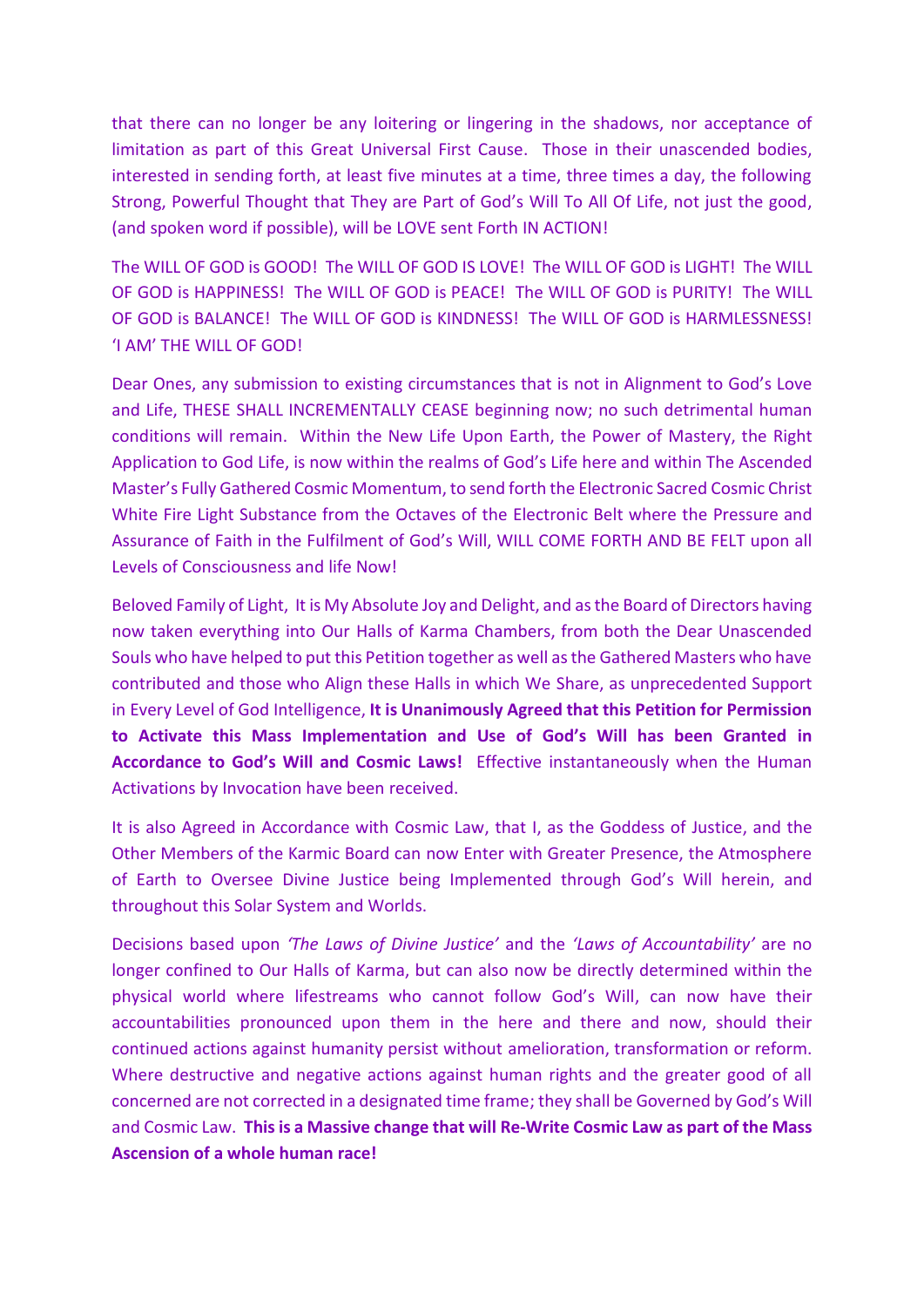There is much to do now in the Higher Realms, which mankind will neither need to be a part of or be concerned about, for these are not your Responsibilities. Your Responsibilities continue to be required where you are, to Ground the Energies of God's Will within all physical lifestreams and forms upon this Planet and within its atmosphere. For the Beautiful Souls the New Light Workers of the New Golden Age Who Are Spearheading these changes, they still have mountains of Work to do, for this Part of the Divine Plan has only just begun, and so they will be given all the help they need as part of the Implementations required so Ease and Grace Will become The Life on Earth!

There has been no need to have any Responses from the Offices of the Christ, as They will make Their Presences Known to you all in Due Course to discuss the actual requirements of Resetting the Morphogenetic Holograms of Earth which is not relevant within these Petition Discourses!

So, to Clarify;

- The Proposals 2, 3 and 5, now await your Calls and Invocations to Activate.
- The Call to Begin Divine Justice Upon Earth has been Approved, and now awaits your Calls and Invocations to Activate.
- The Petitions that relate to the person having All Memories Returned back to them, and the removals of any Karmic conditions that may prevent needed God's Work that cannot be done while Karma persists, will be Granted ONLY to those who have Proven themselves to the Masters that They have Earned The Master's Trust that they can be counted upon. And while this Petition Highlights these requests, these are not possible to be Granted upon any *'Group Dispensations;* as the SOEPC' \* has been attained in the past. So, while this Petition in all Its detail, has been Granted, such Qualifications as to who have attained the Dispensation/s now herein *'only'* come down to the Individuals who have provide such Invocations through their own efforts and attainments, through their own Rightful Application to God Life, will be Granted the Dispensation. So it is now up to All Individuals First by the Divine Will of God within themselves to Earn the Trust of the Masters and who have Proved that their Obedience to their 'I AM' Presence is unwavering in their Pledges and Covenants under Cosmic Law. When they feel they are ready for such Application for such Levels of Petitions to the Karmic Board they can follow their Higher Guidance to Apply the Correct and Rightful Application to God's Will. That means not just here within this Ashram of Synthesised Group Life, but any other group that they may deem suitable to follow upon their own Divine Path.
- The Outstanding 6 ENACA Petitions now await their final completions and Our Deliberation to have them Accepted as further Grants for Dispensation. The lack of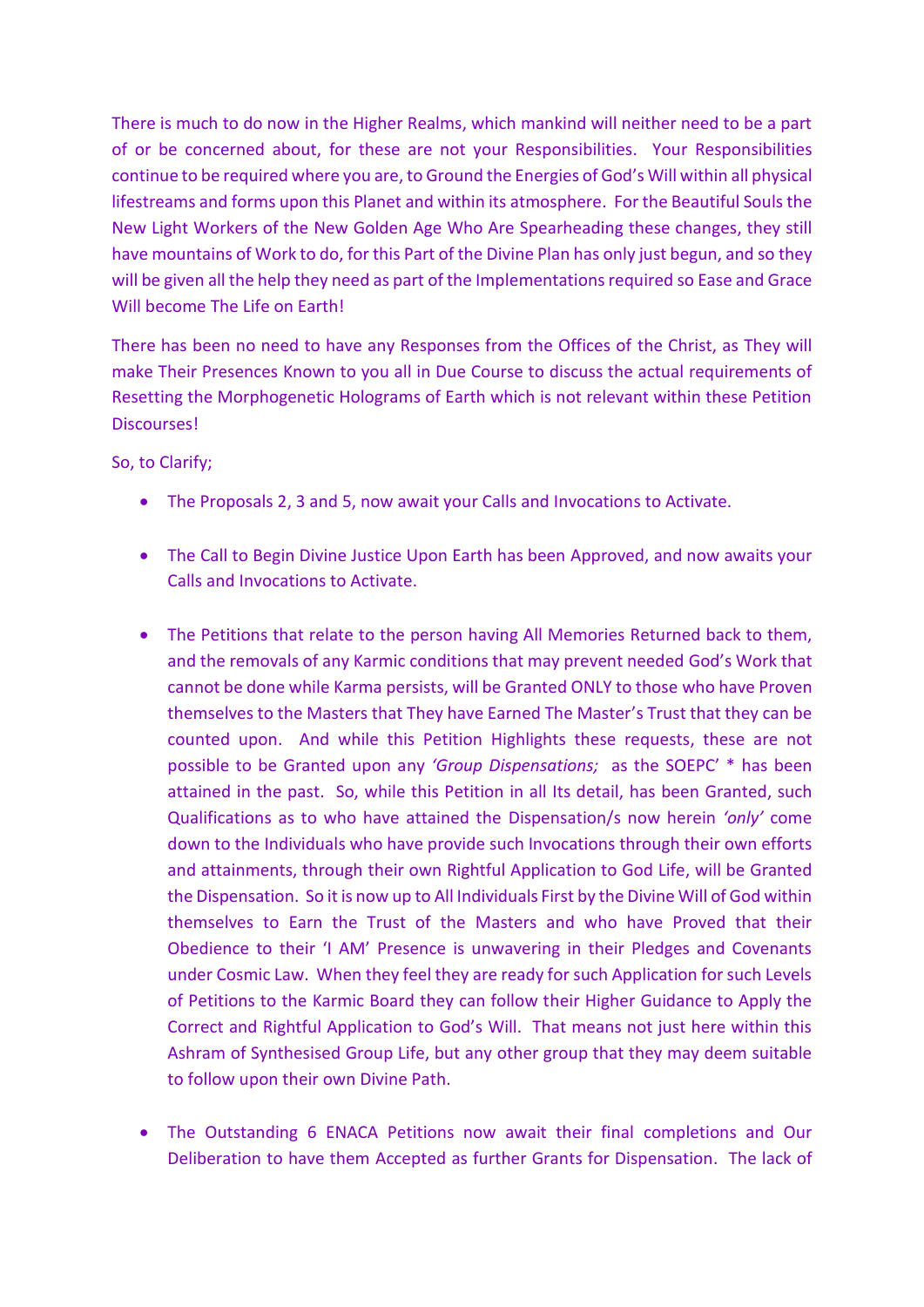support at the time of these Applications for the Karmic Boards Approval have now been Reformed for continued Due Diligence upon the behalf of the Unascended Human contingency, of the Petitions presented thus far! Time to Deliberate and Represent your Appeals!

(**\*** As We are Speaking of Dispensations that have been Granted to date by the Elemental Grace Alliance and the Sun Of Even Pressure Council, where the Dispensations were actually Grants to the Whole Membership. No such Member Granted these Dispensations can deem these Grants remain active, where the personalities of the EGA Ashramic Group Life have violated with any lack of the Required Conditions of Group Life or the Laws of The 'I AM' Presence. So, while the EGA continues to hold these Grants and shows extended fortitudes to expand this Divine Plan, these Group Petitions remain Group Effective, provided they are Over-Lighted by the Core Nucleus of the Elemental Grace Alliance Administration and now the Triune Grace Commission Initiate Council within the Triune Grace Commission Initiative.)

Before I close, one last thing I wish to share with those who will make the choices to Engage these Calls and Invocations to Activate the said Dispensations. It is now time that the Elemental Grace Alliance and All Groups, Spheres and Circles within this Ashramic Group will complete the Invocations Individually and Privately! There is reason for this!

While there will be Group Activations as Ashramic Activities and Tasks, it is vital now that God's Will be entered by each individual, within their own capacity, Resonance, Understanding and Comprehension of the details and information shared. For while Group Invocations have been helpful in the past, now within the next Levels of Awareness, Invocations Created within multiple Resonant Frequencies of Vibrations they can and do, reflect upon other Members Resonant Calls.

In the event any Invocation is created by others, those who use them do not benefit in the same way as they do not correctly apply God's Will for themselves. If one does not do the Work and Give Their Own Energies to any particular effort, it is not possible that they will receive any benefit fitting of the Intention. It becomes then a mind application and no Heart, or Energetic Effort being present, regardless of the intentions that may be pure and with all good purpose, the Reality and Truth is these are Calls, that can only come from the one who sends them Forth!

So these Dispensations shall be Called Forth and Invoked ONLY by the Individuals' own Self Applied Application in the Words, Feelings and Effort to Invoke at a Group allocated time! There is no need to share with anyone else unless agreed to do so, but it is Our Recommendations not to do this, it has more potential to distract one from their own Application, thus possibly facilitating another with a short cut that does not serve another's Self Realized Growth and Development.

We would not be recommending this if the EGA Discourses did not provide all the Higher Guidance necessary to Achieve Ascension by attaining information elsewhere! The greatest and quickest way to move forward is to get your hands dirty with experience, working through